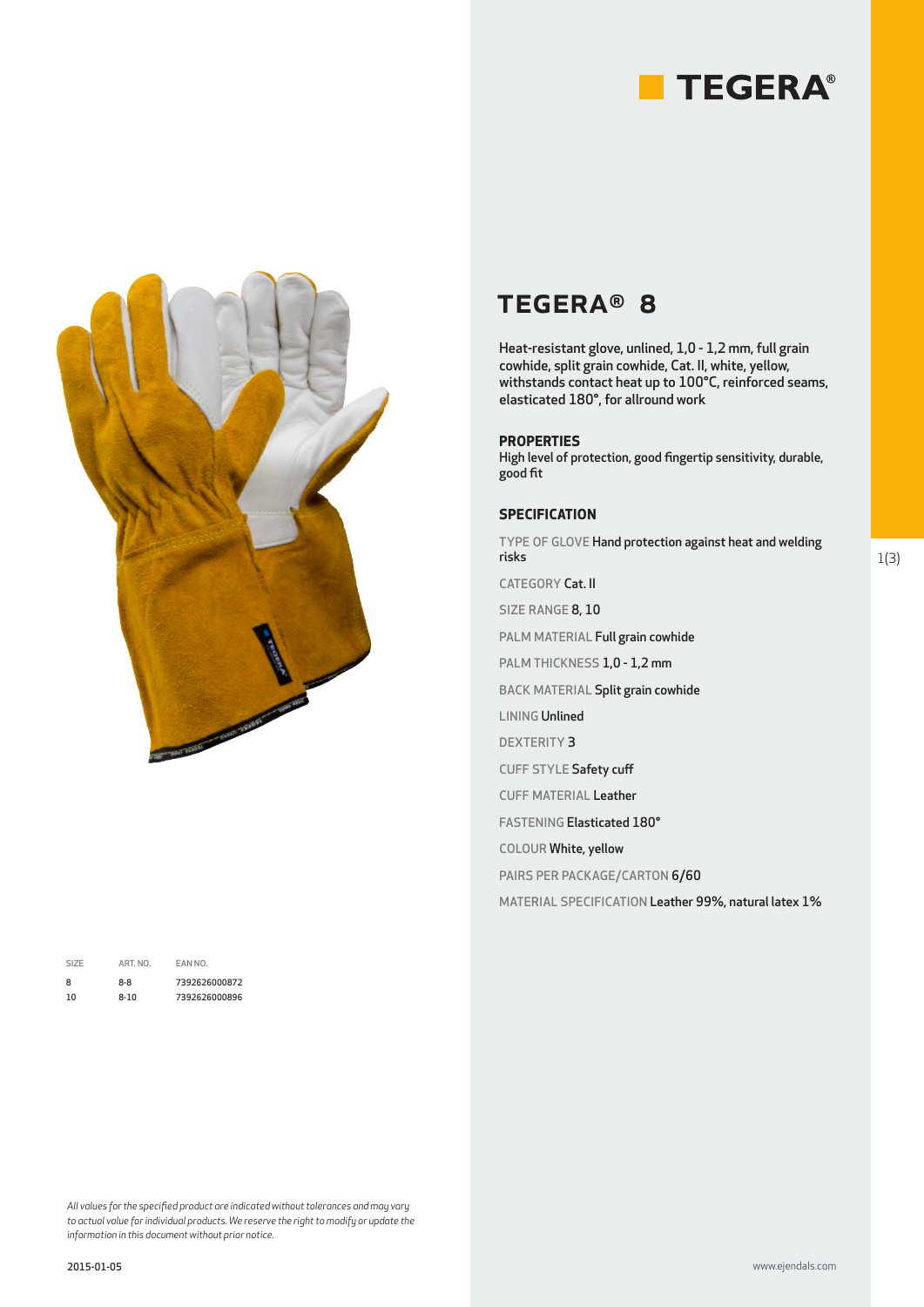



# $\mathsf{CE}$  Cat. II

 $\Box$  EN 388 3142

 $\bigotimes$  EN 407 413X4X EN 12477 Type B

 $|\mathbf{i}|$ 

### TEGERA® 8

#### **FEATURES**

Withstands contact heat up to 100°C, reinforced index finger, reinforced seams, withstands welding sparks and grinding splash

#### **PRIMARY PROTECTION**

Prevents risk of:, burn injuries, heat injuries, blisters, grazes, scratches, lacerations, contact with dirt

**PRIMARY ENVIRONMENTS OF USE** Warm environments, harsh environments

**PRIMARY AREAS OF USE** Engineering

**PRIMARY INDUSTRIES OF USE** Automotive

**TYPE OF WORK** Allround work



#### ejendals ab

Box 7, SE-793 21 Leksand, Sweden Phone +46 (0) 247 360 00 Fax +46 (0) 247 360 10

www.ejendals.com info@ejendals.com order@ejendals.com

*All values for the specified product are indicated without tolerances and may vary to actual value for individual products. We reserve the right to modify or update the information in this document without prior notice.*